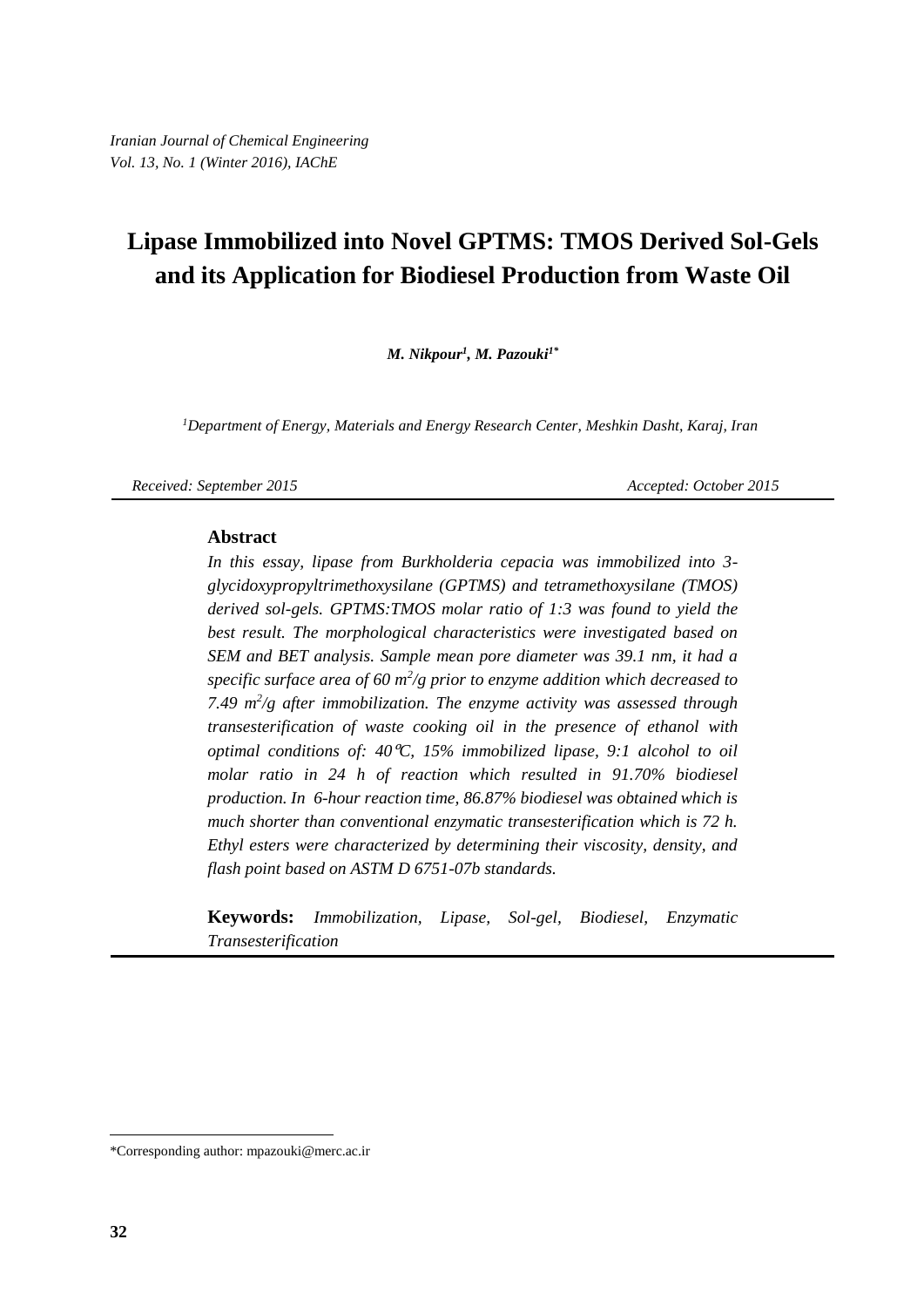# **1. Introduction**

Global warming and limited fossil fuels forced countries to find alternatives like renewable sources. Biofuels are environmentally friendly, renewable and a sustainable substitute produced from biomass which is the largest renewable energy supply (77.4% of all available energy resources) [1]. Among different biofuels, biodiesel (the mixture of monoalkyl esters of long chain fatty acids) attracts greater attention because it has similar energy content, physical and chemical structure of petrodiesel. It also emits lower amounts of toxic exhaust gases like CO and unburned hydrocarbons [2]. 86 K higher flash point (>423K) of biodiesel makes it categorized as a non-flammable, non-explosive, and transportable fuel. Another advantage of biodiesel is its biodegradability according to Makareviciene and Janulis, within 21 days, 98% of pure biodiesel decomposed, which is 38% higher than petroleum diesel. The main drawback of biodiesel production is the high cost of fresh feedstock (oil), which is about 80-90% of total production cost, this causes the price of biodiesel to be double that of petrodiesel [3].

The simplest and most efficient route for biodiesel production is transesterification which involves vegetable oils with short chain alcohols as reactants and a catalyst. Chemical catalyst like a strong acid or base has high yield in short reaction time. However, the process requires high temperature (80°C), low content of free fatty acids in (oil) to avoid saponification as this side reaction would make the downstream process even harder and eventually reduce biodiesel yield. To prevent this problem (saponification), the reactants must be dry

and have less than 0.1 wt% of free fatty acid which is another limit for a suitable feedstock in chemically catalyzed reactions [4]. A biological catalyst like lipase has the advantage of performing its catalytic activity in a more moderate condition with different triglyceride substrate including oils with high levels of free fatty acids. However, there are some drawbacks for enzymatic transesterification too, like slower reaction rate, possibility of enzyme deactivation and high cost of enzymes [5].

One way to compensate for high enzyme cost and increase its stability is immobilization, which is defined as the attachment of the molecule into a solid support to limit its movement in space. Based on the enzyme type and its application, the immobilization technique used will be different. There are five major techniques used for immobilization namely, adsorption, covalent binding, crosslinking, encapsulation, and entrapment. Adsorption involves contamination of the enzyme and support which is easy, but weak connections would increase enzyme loss. Covalent binding provides the strongest bond between the enzyme and support; it is rather expensive and may affect the active site of the enzyme. In crosslinking method, reagents are used to develop a high active structure; the binding can be intra/intermolecular. High enzyme content is an advantage, but small particle size would make them hard to separate. Encapsulation is somehow similar to entrapment, but the environment is much more restricted, and the mass transfer rate is relatively low. Entrapment of lipase refers to capture of enzyme within a polymer matrix. In this method, the enzyme loading is high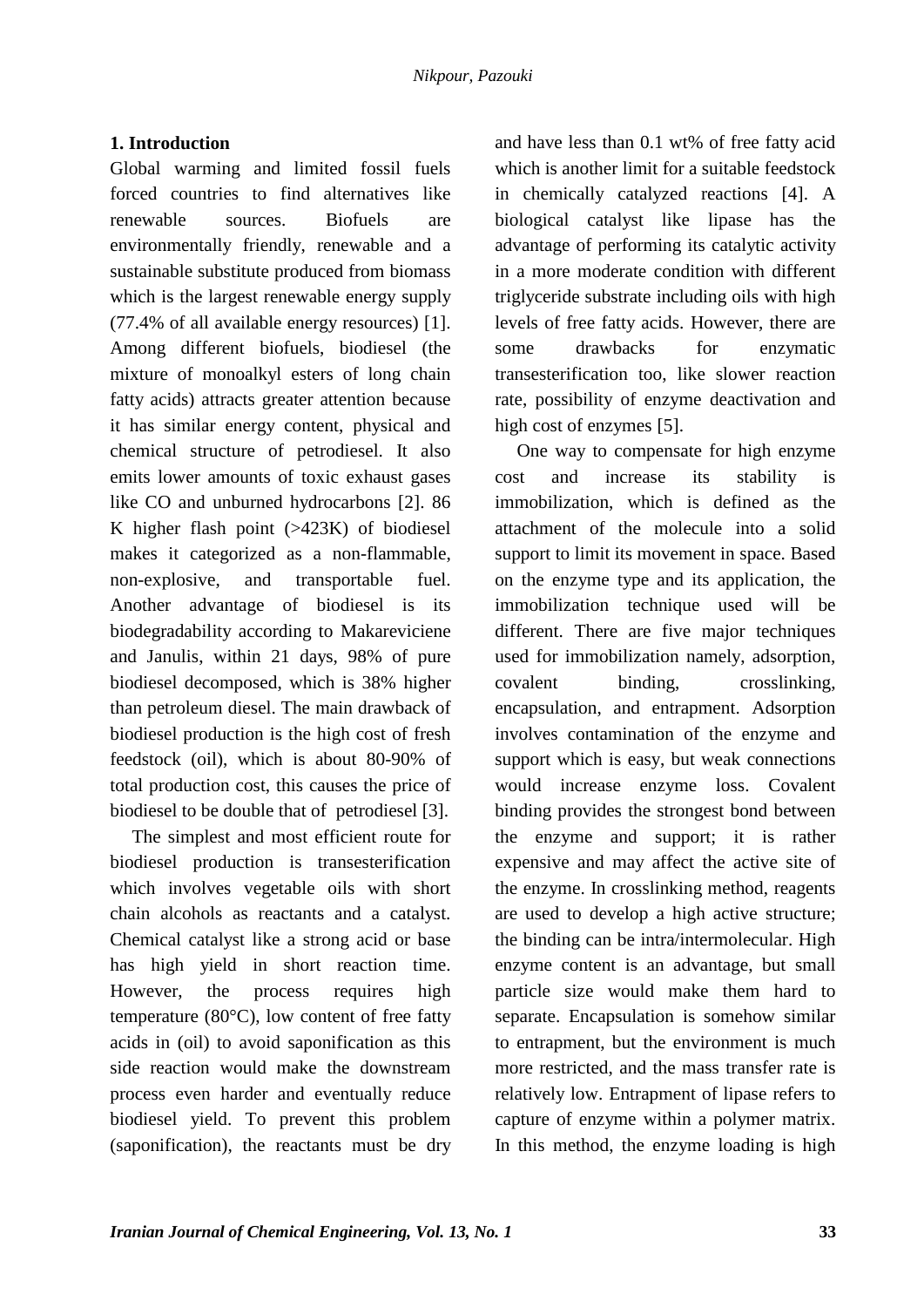(80-100%) but substrate diffusion is restricted. Entrapped enzyme can be recovered easily during continuous operation. [2,6]. The main advantage of entrapment is the lipase physical interaction with the polymer, and consequently low enzyme denaturation [7]. The sol-gel matrix has the advantage of balancing stability and activity loss, the enzyme is entrapped by strong bonds with simple chemical reaction [8]. This method involves the enzyme solution and an acid or base catalyst and alkoxysilanes as the matrix precursor. The immobilization platform is synthesized by hydrolysis and condensation of the precursors, and eventually an amorphous silica matrix is obtained [9]. Noureddini *et al*. (2005) studied iso-butyltrimethoxysilane (iso-BTMS) and tetramethoxysilane (TMOS) derived sol-gels. Results indicated that 65 mol% of ethyl esters were formed in onehour reaction [10]. Meunier and Legge (2012) studied double immobilization of lipase (NS44035), first into PTMS/TMOS sol-gels and then on Celite® support. Lipase activity was investigated through transesterification of triolein, 60% conversion was reported in six-hour reaction [11]. This research is dedicated to GPTMS:TMOS sol-gels for lipase immobilization. The difference between 3 glycidoxypropyltrimethoxysilane (GPTMS) and other precursors used in sol gel process is its organic functional group that will associate crosslinks in sol-gel polymerization process [12].

In our previous study, temperature and pH effects on the hydrolytic activity of free and immobilized enzymes, reusability and its reaction kinetics were studied [13]. In this research, the immobilization platform was prepared and the enzyme was immobilized in the synthesized gel. The characteristics of the enzyme were evaluated using BET and SEM. Then the immobilized lipase activity was tested during transesterification of ethanol and waste oil to produce biodiesel.

# **2. Materials and methods**

## 3-(2,3-epoxypropoxy)

propyltrimethoxysilane (GPTMS) and tetramethylorthosilicate (TMOS) were purchased from Merck Millipore (Darmstadt, Germany), Lipase *Burkholderia cepacia, Mucor Miehei, Procine Pancrease* and *Candida Rugosa* were purchased from Sigma-Aldrich Company. All phosphate buffers were prepared using the sodium salt. Other chemicals used for the synthesis were of analytical grade.

# **2-1. Sol-Gel immobilization procedure**

Sol-gels were prepared according to Reetz and Hara with some modifications [13], GPTMS and TMOS (different molar ratios) as precursors were mixed with acid or base catalyst (HCl or NaF). The mixture was sonicated for one hour to have a clear, homogeneous solution by Ultrasonic bath (Wiseclean® model WUC-D10H), until a clear single phase solution was formed and no alcohol smell was detected. The partially hydrolyzed sol was put in an ice bath to cool and hydrolysis stage was completed. Afterward the lipase solution was added and the mixture was vigorously shaken until gelation occurred, then it was moved to a Petri dish and dried at room temperature for 24 hours. Next, the immobilized lipase was broken up using a spatula. The immobilized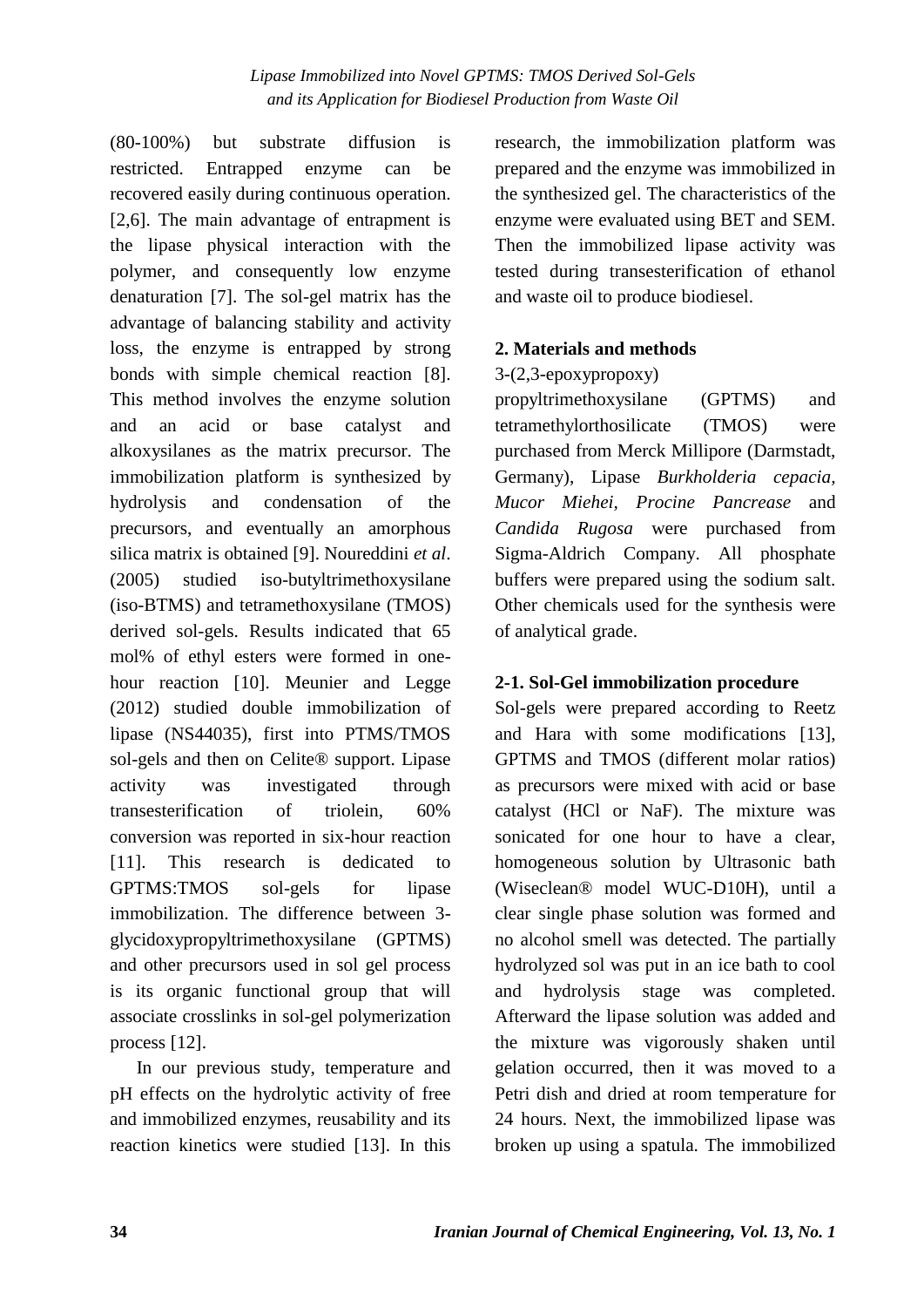enzyme was dried at room temperature, then crushed in a mortar and pestle and stored at 4°C [14,15].

## **2-2. Morphological characteristics**

General morphological characterization was investigated by scanning electron microscopy (SEM) (S360 Cambridge 1990) at an accelerating voltage of 20 kV. The samples were coated with a thin layer of gold before the imaging process. Brunauer–Emmett– Teller (BET) method was used to estimate morphology, specific surface area, mean pore diameter and total pore volume of the solgels. The nitrogen adsorption experiments were carried out at 77 K in Microtrac BELSORP-MINI II, USA. The adsorption/desorption data were processed through the BELSORP analysis program. Manipulation of the desorption isotherms with this software provides a fit of the data to other models such as Barrett, Joyner and Halenda (BJH) model, which ultimately results in the information about the pore size and the pore size distribution of the tested material. To evacuate the residual water, prior to BET measurements the sample was heated at 200°C under high vacuum for 90 min.

# **2-3. Immobilized enzyme activity**

Hydrolytic activity is the amount of free fatty acids liberated during the hydrolysis process which is determined through titration and UV spectrophotometry approaches [8,16]. The test results of the immobilized enzyme have been compared with those obtained using the same amount of free enzyme under identical conditions (reported as Relative activity). Lipase transesterification activity was

determined by assessing the amount of Fatty Acid Ethyl Esters (FAEE) liberated which can be determined through gas chromatography/mass spectrometer GC-MS equipped with a HP-5 column 30 m long, internal diameter 0.25 mm. The column temperature was held at 160°C for two minutes, heated to 300°C with 8°C/min rate and then maintained for 5 min. The temperatures of the injector and detector were set at 280 and 230°C, respectively. For GC-MS analysis, 5 µL of the aforementioned mixture and 300 µL of 1.4 mmol/L heptadecanoic acid methyl ester (hexane as the solvent) which has served as the internal standard were precisely measured and mixed thoroughly. 0.5 µL of the treated sample was injected into a gas chromatograph column. Analysis of waste oil, ethanol and immobilized lipase was carried out in various conditions to find the best possible result. The experiments were conducted twice and data presented are mean values. The best produced ethyl ester was characterized by determining its viscosity, density, and flash point based on ASTM D 6751-07b standards.

# **3. Results and discussion**

## **3-1. Enzyme immobilization**

# **3-1-1. Acid or base catalyst for sol-gel hydrolysis stage**

As hydrolysis stage is quite slow, especially regarding alkoxides, therefore acids or bases are applied to speed up the reaction. According to the results, the activity of immobilized lipase in HCl catalyzed sol-gels are 3.5 times higher than those with base catalyst (NaF). This catalyst usually affects the final network structure: Acids lead the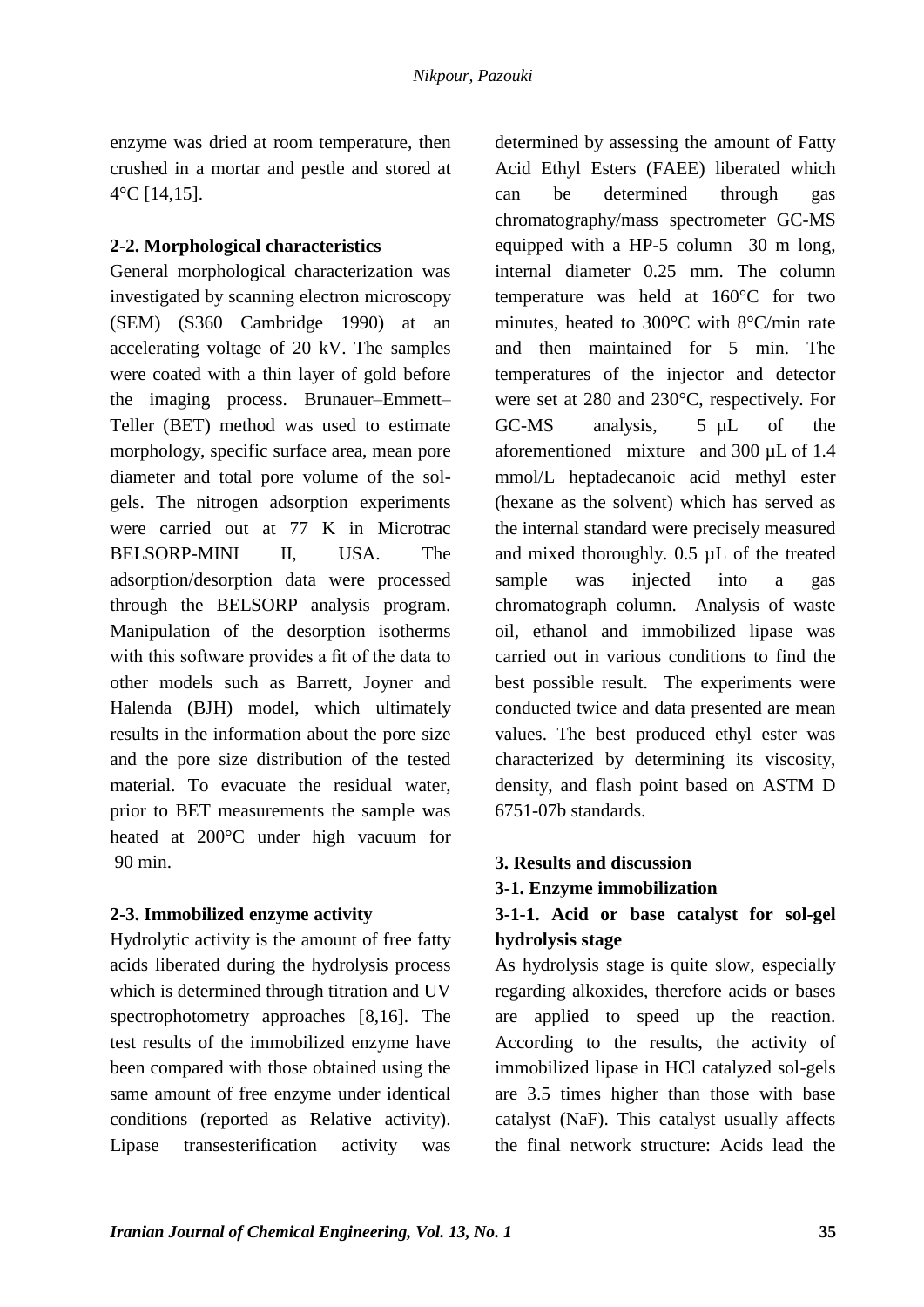formation of polymer-like expanded structure which is more favorable for immobilization,

rather than bases which form highly branched dense structures (Fig. 1) [17].

Acid Catalyst:



**Figure 1.** Sol-gel hydrolysis reaction by acid or base catalyst.

#### **3-1-2. Precursors-water molar ratio**

In previous studies other precursors were used to immobilize lipase [10,11], therefore, to find the best immobilization platform,

catalytic activity of different sol-gels were investigated under same condition. The best relative activity was obtained by GPTMS:TMOS molar ratio of 1:3 (Fig. 2).



**Figure 2.** Precursors molar ratio effect on relative activity (Olive oil emulsion, Temperature: 40°C, pH 7.5).

The reason may lie in sol-gel stages (Fig. 3); as the condensation reactions proceed, a network polymer results from polysiloxane formation. The polycondensation reactions occur repeatedly until the active silanol sites form siloxane. TMOS constructs three to six Si–O unit rings, in the next step, the GPTMS

precursor molecules were added to the cyclic TMOS-only structures. In this procedure, one to three glycidoxypropyl groups from the previously GPTMS precursor molecule replaced the corresponding number of hydroxyls of the siloxane (TMOS) ring elements [18].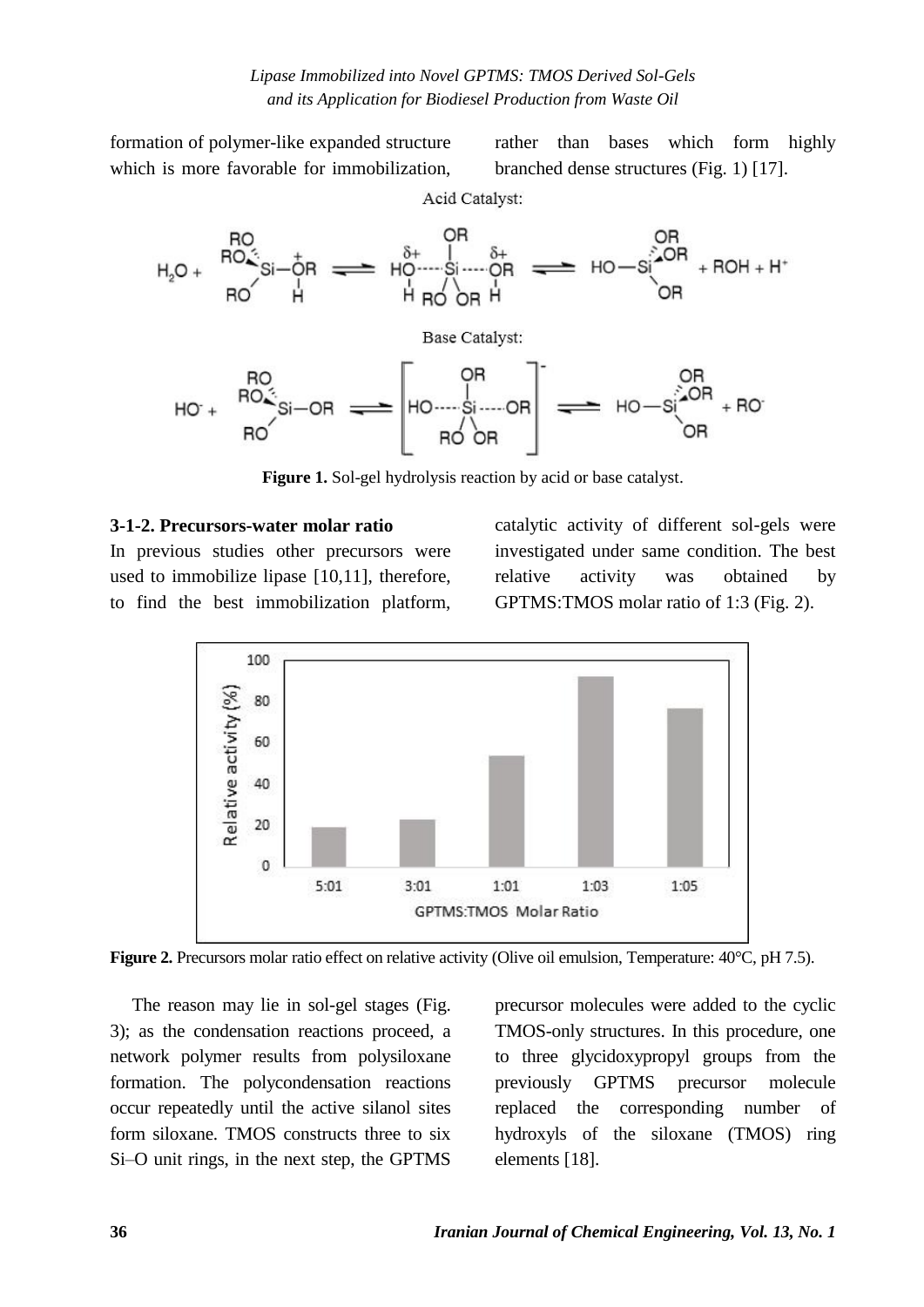

**Figure 3.** TMOS and GPTMS Acidic hydrolysis (See Ref. [19]).

In this case, as the molar ratio of GPTMS increases, a smooth surface is formed due to its coating properties rather than a porous media to immobilize the enzyme ("ball and

stick form") (Fig. 4). An increase in the GPTMS content would chemically stabilize the network and therefore the network makes it harder for substrates to access the enzyme.



**Figure 4.** GPTMS molar ratio effect on gel molecular structure (a) 3 TMOS/1 GPTMS ("ball and stick") and (b) 3 TMOS/2 ("stick format") [20].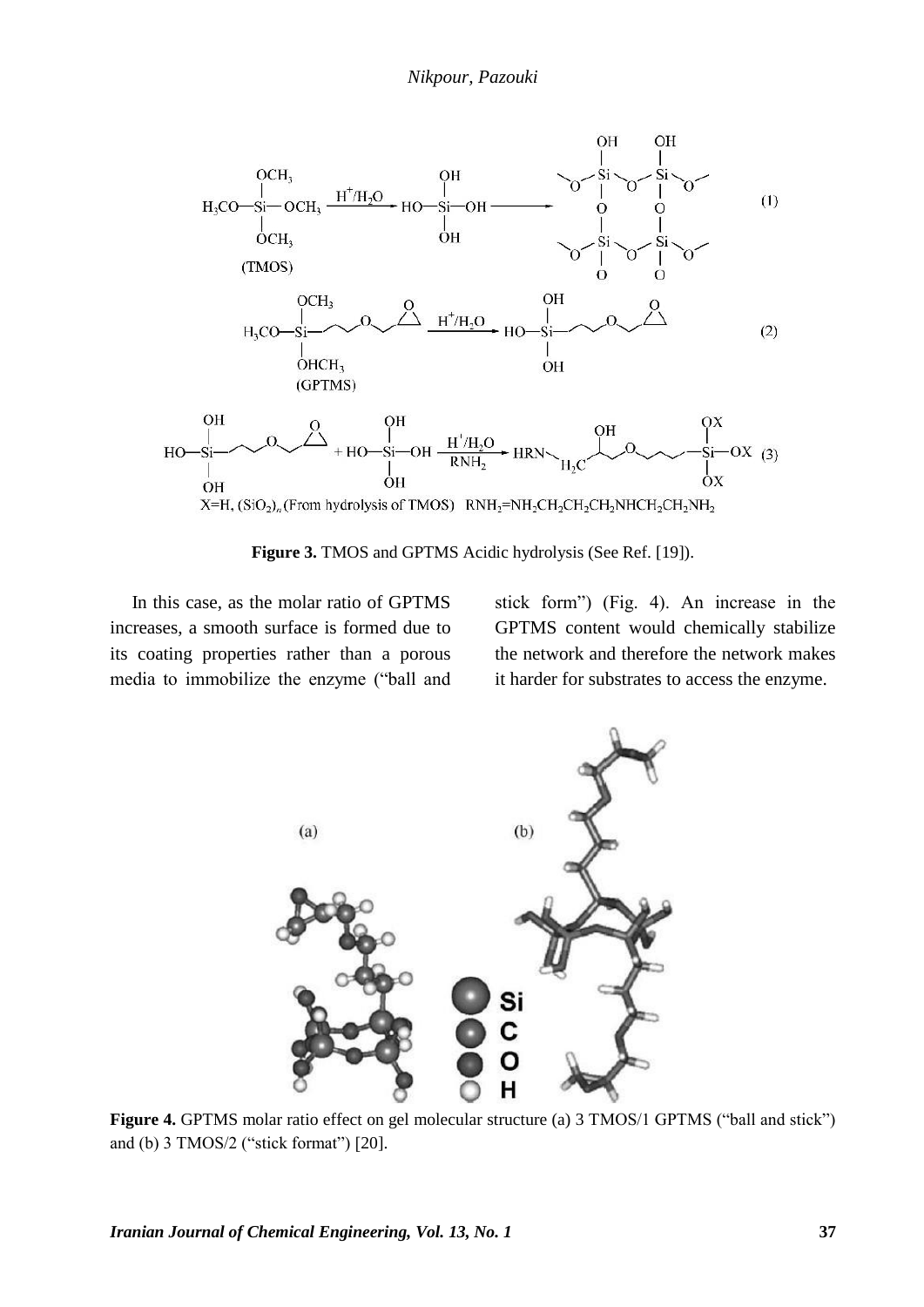#### **3-1-3. Additives**

Several additives have been used to boost enzyme activity [21]. Salt additions enables better enzyme dispersion in the matrix [22]. In this study, KCl and PVA were tested and according to the obtained results they decrease the enzyme activity by 83.9 and 66.8% respectively. Therefore, none of the additives used seems to have any positive effect on lipase activity. Persson *et al.* (2002) also reported that KCl decreases the enzyme loading, which would lead to lower activity [23]. PVA (Polyvinyl alcohol) was also reported to possibly prevent pores collapse and stabilize the enzyme, but in this case it

may not interact favorably with GPTMS:TMOS materials [14].

#### **3-1-4. Lipase type**

Before biodiesel production, the best enzyme was chosen based on its relative activity. Four lipases: *Burkholderia cepacia, Mucor Miehei, Procine Pancrease* and *Candida Rugosa* were screened for their hydrolytic activity [13]. As Fig. 5 illustrates, *Burkholderia cepacia* showed the best activity compared to the other three enzymes. Free enzyme initial activity and its interaction with sol-gels affects the catalytic activity.



**Figure 5.** Relative activity of different enzymes (Olive oil emulsion, Temperature: 40°C, pH 7.5).

#### **3-2. Biocatalyst characterizations**

SEM micrographs of the sol-gels alone and after immobilization are shown in Fig. 6, which show the disordered pore structure of the synthesized platform for lipase immobilization. In image (a) the surface of the sol-gel alone has different structure

compared to image (b) which was taken in the presence of lipase molecules. It appears that lipase molecules change the properties of the immobilization platform. BET analysis also show different trends before and after immobilization (Fig. 7).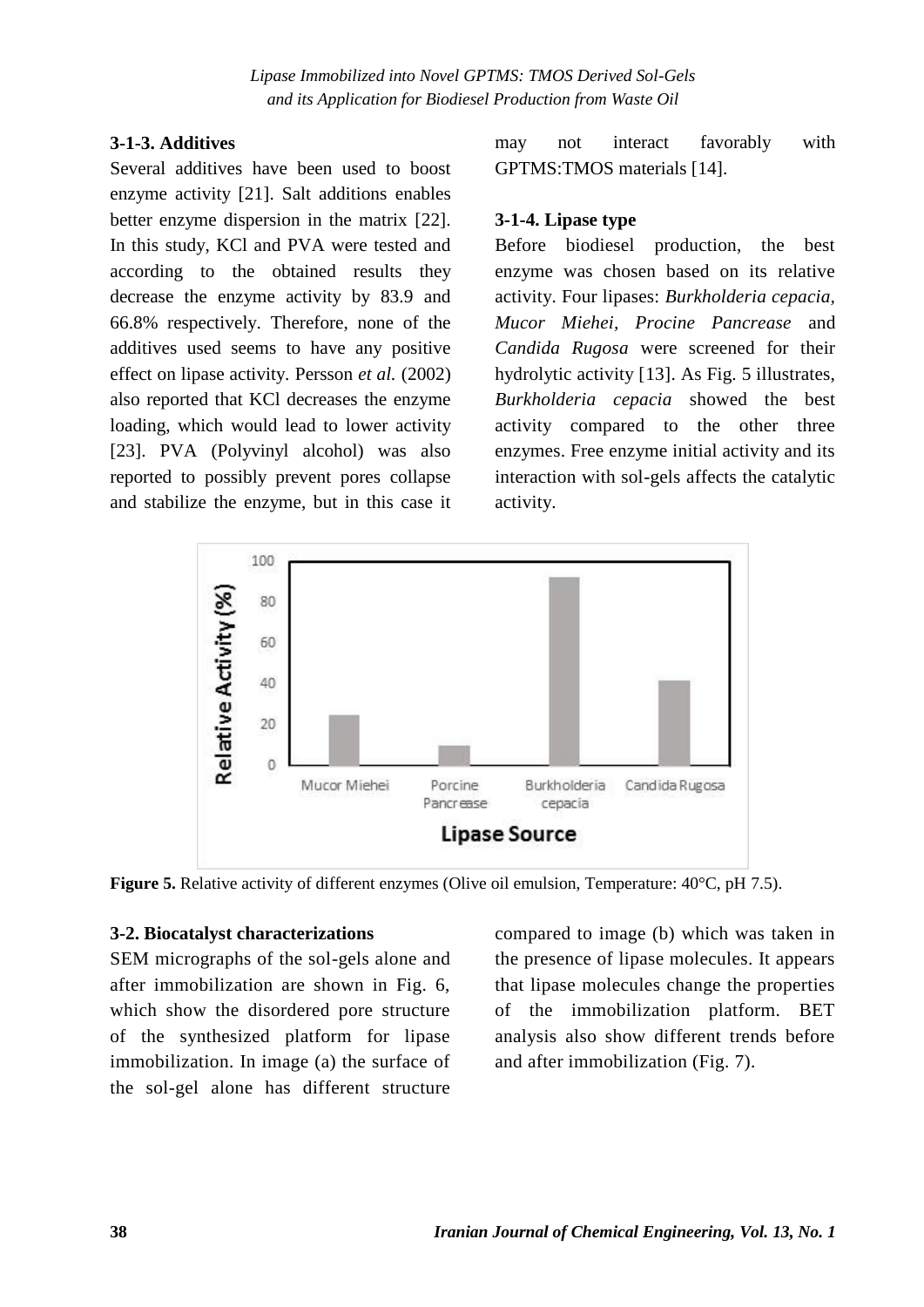## *Nikpour, Pazouki*



**Figure 6.** SEM images of GPTMS/TMOS Sol-Gel at 1000x and 4000x magnification. (a,b) before; and (c,d) after immobilization.



**Figure 7.** Adsorption/desorption isotherm curve (a) before (b) after immobilization.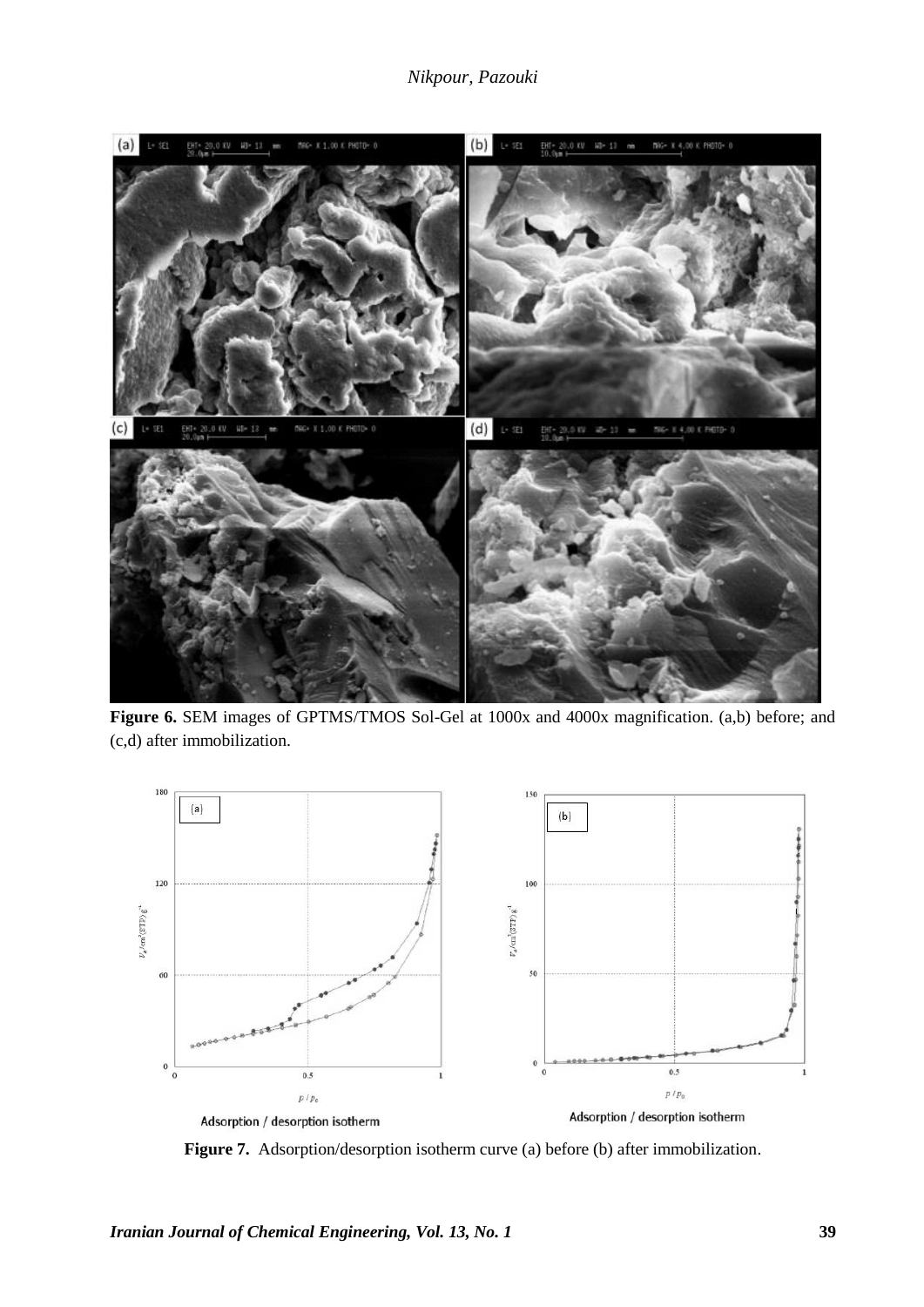Prior to enzyme addition, sol-gel exhibits an adsorption-desorption isotherm type IV (representative for a mesoporous material) but after immobilization, it showed Isotherm type III characterization categorized as the non-porous structure because of lipase molecules in sol-gels. The hysteresis loop of GPTMS:TMOS sol-gel was of type H3 which shows plate-like particles that would develop slit-like pores. Best pore diameter is reported to be more than 35 nm to allow the lipase to penetrate the sol-gel network (39.1 nm in this study). Without enzymes some of the pores would collapse during the drying stage. The reported 50-70% shrinkage is evidence of this phenomenon; therefore, to fully understand the correct morphological characteristic, an exact similar component should be used instead of lipase which can be

extracted during drying step without damaging the gel structure [17]. In this research glucose-D was tested for this reason but, because of molecule size difference (Glucose 1nm-Lipase 5 nm) and interaction between precursors and glucose, the gel turns into a paste, so the analysis was conducted on sol-gels before and after immobilization (Table 1). Compared to other reports, the prepared sample had a lower specific surface area which is considered to be in direct correlation with higher enzyme activity as Noureddini *et al*. (2007) which confirmed that, with increase of specific surface area lower catalytic activity is expected [24]. In case of large amount of enzymes, large surface area would lead to a better dispersion of enzyme but less enzyme content, large surface area will inactivate the catalyst [25].

## **Table 1**

Characteristics of the samples based on BJH analysis.

| Sample                    | Specific surface area<br>$(m^2/g)$ | Mean Pore Diameter<br>(nm) | <b>Total Pore Volume</b><br>$\rm (cm^3/g)$ |  |  |
|---------------------------|------------------------------------|----------------------------|--------------------------------------------|--|--|
| Sol-Gel without<br>Enzyme | 60.95                              | 13.488                     | 15.983                                     |  |  |
| Immobilized lipase        | 7.49                               | 39.1                       |                                            |  |  |

# **3-3. Biodiesel production**

# **3-3-1. Alcohol type and addition method**

The system criteria had to be developed to obtain the desired results. Ethanol was chosen as a better reactant based on our prior experiments showing higher product (46.94% more biodiesel). In most studies, in order to prevent enzyme denaturation caused by alcohol, the three-step addition was suggested due to toxic effect of alcohol on enzyme activity [26]. In our study, this method resulted in less biodiesel content of the final product. In single step addition of alcohol, the FAEE reached 86.5% (compared to 35% for multiple step addition). One explanation with this controversy might be the possibility of ethanol evaporation in the steps and according to the results for this immobilized enzyme, the sol-gel materials increased lipase resistance toward large amount of alcohol in single step addition.

According to transesterification stoichiometry, the minimum alcohol to oil molar ratio should be 3:1. More alcohol would increase the amount of biodiesel, but at the same time, it will inhibit lipase activity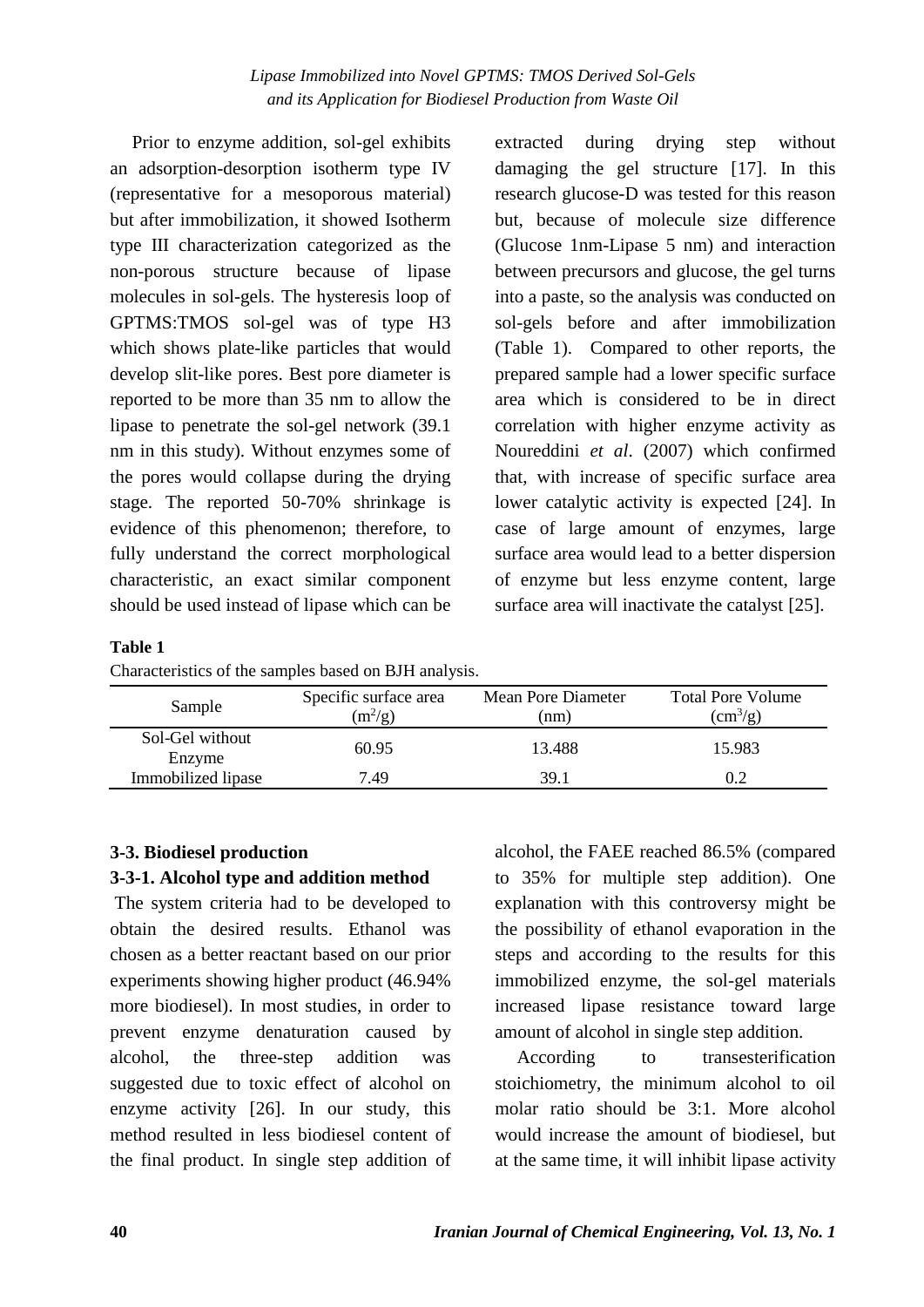and denature the enzyme. Most enzymes are denatured by an excessive amount of methanol. In this study, the maximum activity appeared at 9:1 ethanol to oil molar ratio but further increase in alcohol caused 56% decrease in FAEE production. This could demonstrate that immobilized lipase can tolerate high ethanol concentration in transesterification, and thus the stepwise feeding strategy is no longer needed [10].

## **3-3-2. Water**

Water is an essential element for lipase activity since the reaction occurs in the aqueous interface. For this general rule, water was added to the reaction mixture (optimum 10%based on enzyme content) [27]. Results indicated that water would not only accelerate the reaction, it also decreased the FAEE content by 20.4%. This might be due to the fact that the amount of water presented in the reaction medium (in waste oil or entrapped inside the platform) was sufficient for lipase activity and there was no need to add more water as another component, otherwise it would lead to FFA formation rather than FAEE which is not favorable for our prime purpose. It was also reported by Ban (2001) that because of excess water in waste oil, lipase is considered the most efficient catalyst for this substrate [28].

## **3-3-3. Hexane**

According to previous studies, hexane improves the solubility of reactants. To investigate this concept, the reaction was carried out with and without hexane, results

showed that hexane lowered the biodiesel content to 13.63%; as it strongly interacts with the water layer coating enzyme molecules and it is not compatible with the sol-gels causing the powder turn into a slurry, similar results were also reported by Hsu *et al*. (2003) [29].

## **3-3-4. Temperature**

In most cases, rise in temperature would increase the reaction rate. In enzymatic reaction, at high temperatures, the enzyme starts to denature and its tertiary structure is deformed. Enzymes perform their catalytic activity in a certain thermal range. First, the catalytic activity rises sharply in the range of 30°C, at 40°C it reached a peak of 86.5% and then decreased drastically to 49.38% at 50°C. As the increase in temperature may weaken and destabilize the bonds that link enzymes with necessary cofactors, the rate of deactivation of enzymes increases.

## **3-3-5. Enzyme content**

Increasing the enzyme content would affect the reaction rate, as more catalyst is available for the substrate. Fig. 8 illustrates the effect of the enzyme content on the transesterification with ethanol and waste oil using entrapped enzyme. There is little difference between different enzymes content, even 5% of the enzyme is quite enough to catalyze the process. Higher enzyme content increases the chance of sedimentation rather than a dispersed reaction mixture.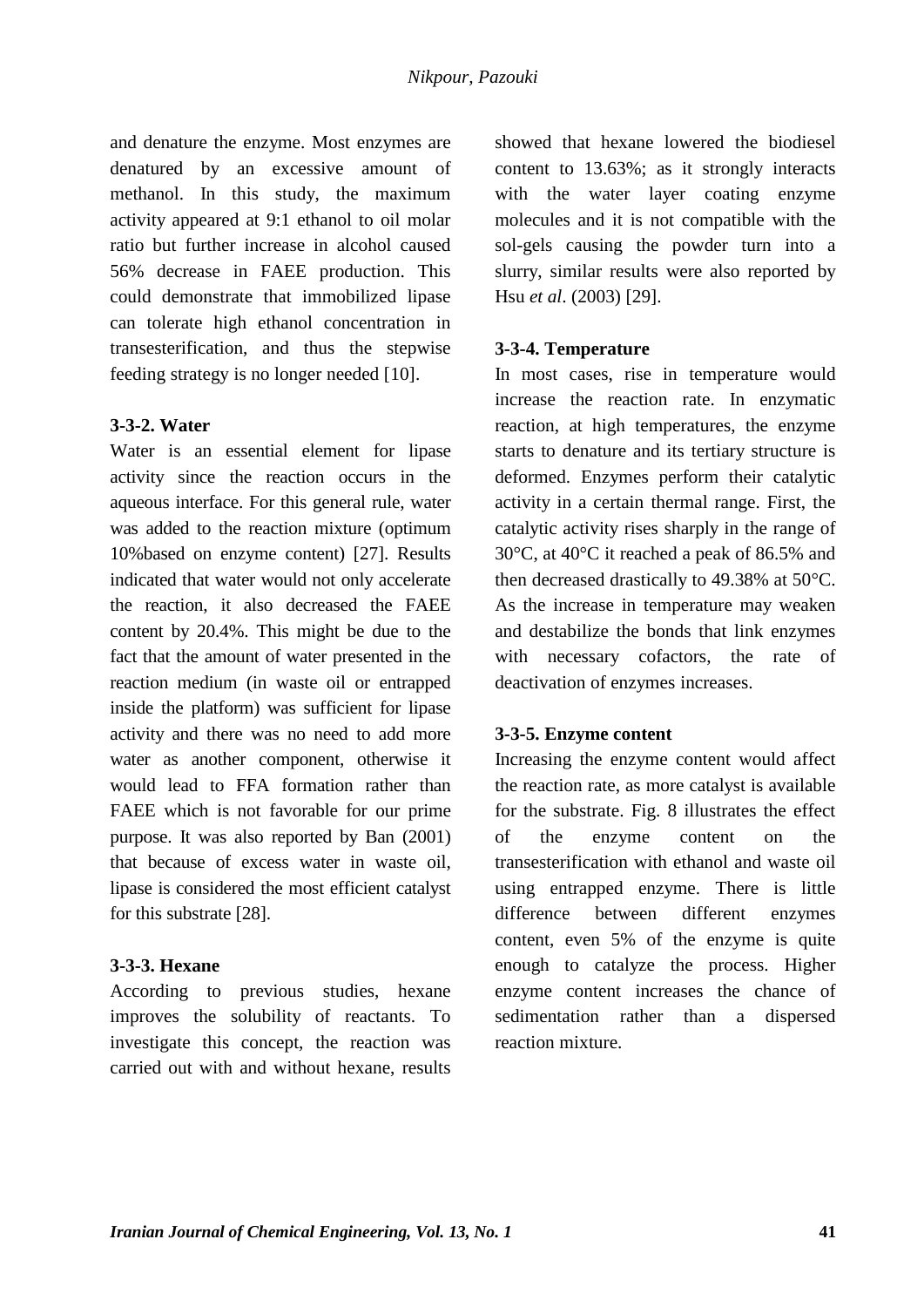

**Figure 8.** Biodiesel content as a function of enzyme content (10 g of waste oil, alcohol to oil molar ratio of 9:1 agitation rate of 200 at 40°C in 24 h).

#### **3-3-6. Agitation speed**

One of the main factors of every process is the way reactants would be mixed and dispersed to increase the amount of products. On the other hand, higher agitation speed means higher input power is required, so there should be a balance between agitation speed, and desired product concentration. According to the results demonstrated in Fig.

9, changing (adjusting) agitation speed from 200 to 500 increased biodiesel content from 63.85% to 86.50% (26.18% increase), but afterwards speed slightly decreased, it can be due to the effect of high shear stress at high speeds on both enzyme structure and dispersion status as most of the immobilized lipase stuck to the wall of the container at high speeds [30].



**Figure 9.** Effect of agitation speed on the transesterification of 10 g of waste oil, 1 g of immobilized enzyme, alcohol to oil molar ratio of 9:1 at 40°C in 24 h.

## **3-3-7. Time**

Time is a key factor in every process due to its effect on other adjustments and the final cost of the product and also the fact that reactions are completed in a specific time due to equilibrium or finished reactants or accumulated products. To find how long it takes for the reactants to produce high amount of biodiesel, the same reaction was carried out in different time courses. As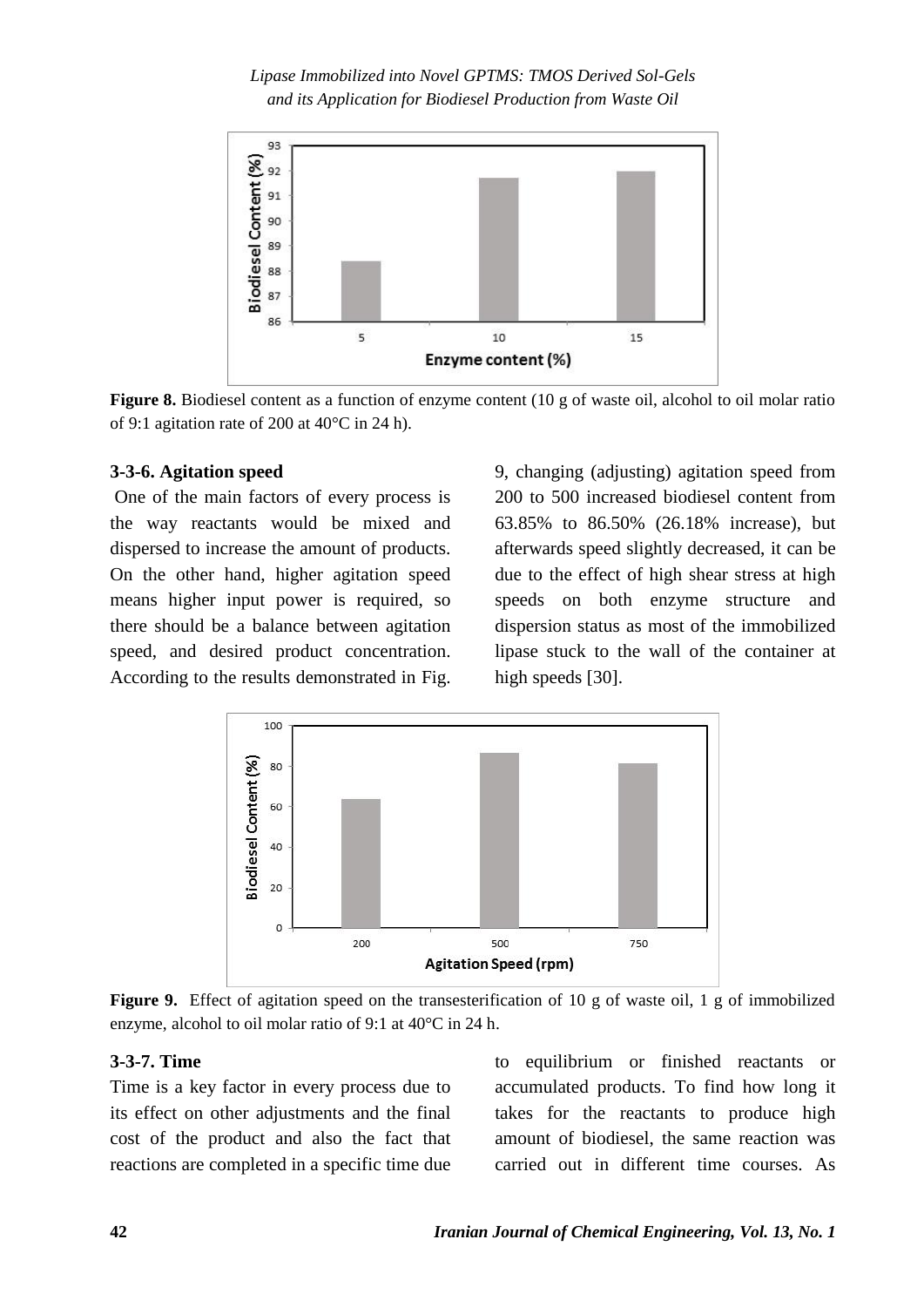shown in Fig. 10, in six-hour reaction, 86.87% biodiesel was obtained and after that only minor changes occurred (five percent more after 24 h). Previous reports suggested

longer time periods, but this system achieved high performance in a short time period [31– 33].



**Figure 10.** Time course of the transesterification of 10 g of waste oil, 1 g of immobilized enzyme, alcohol to oil molar ratio of 9:1, agitation rate of 200 rpm at 40°C.

#### **3-3-8. Final product characteristics**

The best obtained biodiesel content and the specifications of the American ASTM D 6751-07b Standard which is applied to ethyl esters is summarized in Table 2. Flash point is the lowest temperature at which a fuel will ignite and is a very important factor for fuel safety, shipping and storage criteria. The biodiesel produced in this research work had a flash point of 110°C higher than the diesel fuel flashpoint.

| ın<br>Π<br>н |  |
|--------------|--|
|--------------|--|

| Biodiesel characteristics base on ASTM D 6751-07b Standard. |  |  |
|-------------------------------------------------------------|--|--|
|-------------------------------------------------------------|--|--|

| <b>Parameter</b>         | <b>Specification</b> | <b>Measured</b> | Unit     |
|--------------------------|----------------------|-----------------|----------|
| Ethyl ester content      |                      | 91.7            | Wt%      |
| Viscosity $40^{\circ}$ C | 1.9-6.0              | 5.17            | $mm^2/s$ |
| Density $15^{\circ}$ C   |                      | 0.85            | $g/cm^3$ |
| Flash point              | >130                 | 174.2           | $\circ$  |

## **4. Conclusions**

The sol-gel immobilized enzyme obtained is applicable for transesterification of waste oil to produce biodiesel fuel as a promising alternative for fossil fuel within even six hours which is shorter than the conventional 72 hours required time. Using waste oil instead of fresh feedstock would decrease the

ultimate cost of the process significantly and using ethanol, which can be also produced from renewable sources is another advantage of this system. Higher flash point would make this product safe to store. Mesoporous media protected the enzyme toward alcohol and temperature.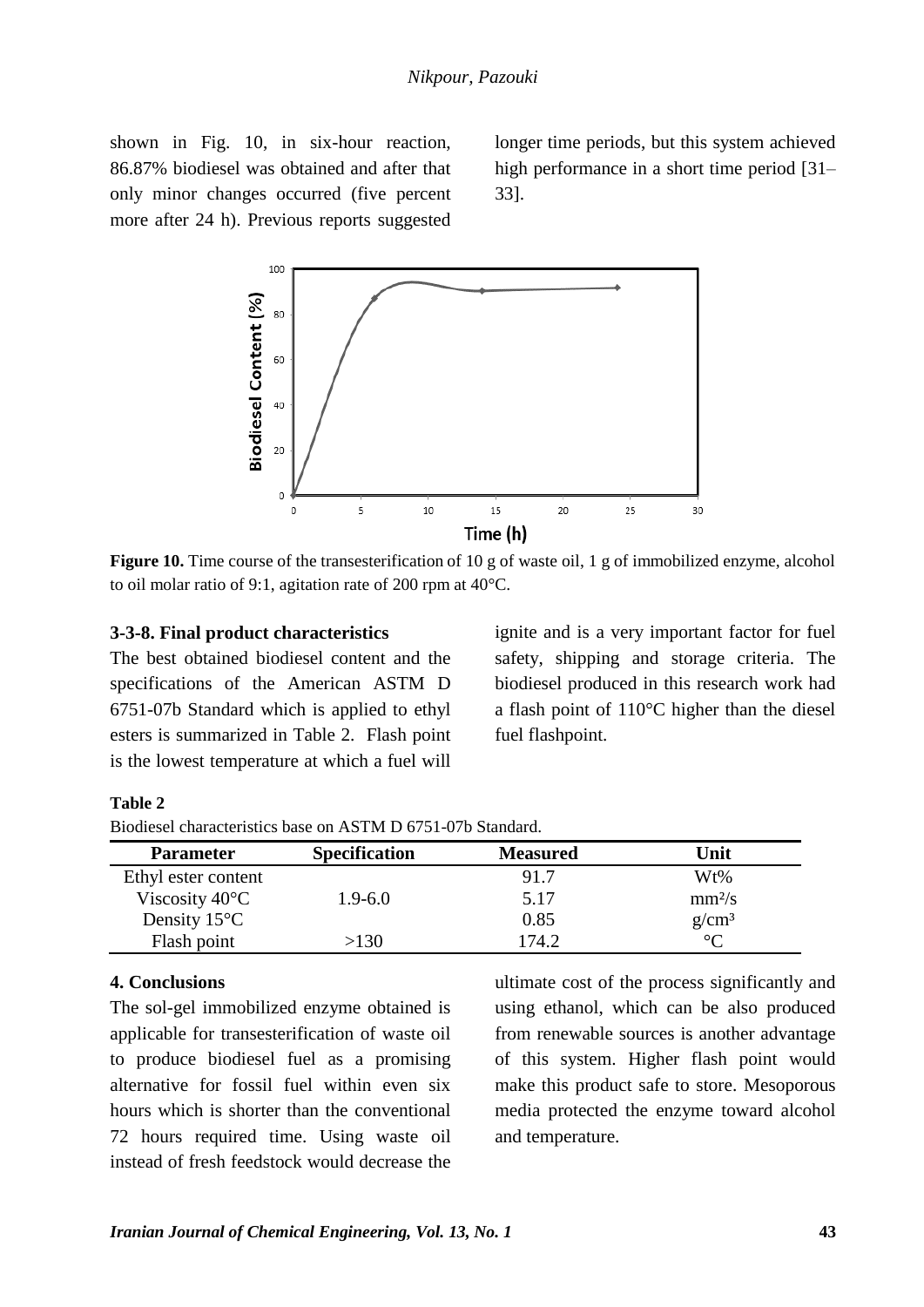# **References**

- [1] Yusuf. N., Kamarudin S. K. and Yaakub Z., "Overview on the current trends in biodiesel production", *Energy Convers. Manag.*, **52** (7), 2741 (2011).
- [2] Ghaly A. E. Dave, D. Brooks, M. S. and Budge S., "Production of biodiesel by enzymatic transesterification: Review", *Am. J. Biochem. Biotechnol.*, **6** (2), 54 (2010).
- [3] Makareviciene V. and Janulis P., "Environmental effect of rapeseed oil ethyl ester", *Renew. Energy*, **28** (15), 2395 (2003).
- [4] Orçaire, O. Buisson, P. and Pierre A. C., "Application of silica aerogel encapsulated lipases in the synthesis of biodiesel by transesterification reactions", *J. Mol. Catal. B Enzym.*, **42** (3), 106 (2006).
- [5] Macario A. Verri F. Diaz U. Corma A. and Giordano G., "Pure silica nanoparticles for liposome/lipase system encapsulation: Application in biodiesel production", *Catal. Today*, **204**, 148 (2013).
- [6] Elnashar M., "The Art of Immobilization using Biopolymers, Biomaterials and Nanobiotechnology", *Biotechnol. Biopolym.,* **1**(2), 3 (2011).
- [7] Noureddini, H. Gao, X. Joshi S. and Wagner P., "Immobilization of Pseudomonas cepacia lipase by sol-gel entrapment and its application in the hydrolysis of soybean oil", J*. Am. Oil Chem. Soc.*, **79** (1), 33 (2002).
- [8] Reetz, M. T. Zonta, A. and Simpelkamp J., "Efficient immobilization of lipases by entrapment in hydrophobic sol‐gel materials", *Biotechnol Bioeng*, **49** (5), 527 (1996).
- [9] Macario, A. Moliner, M, Corma, A. and Giordano G., "Increasing stability and productivity of lipase enzyme by encapsulation in a porous organic– inorganic system", *Microporous Mesoporous Mater.*, **118** (1), 334 (2009).
- [10] Noureddini, H. Gao, X. and Philkana R., "Immobilized Pseudomonas cepacia lipase for biodiesel fuel production from soybean oil", *Bioresour. Technol.*, **96** (7), 769 (2005).
- [11] Meunier, S. M. and Legge R. L., "Evaluation of diatomaceous earth supported lipase sol–gels as a medium for enzymatic transesterification of biodiesel", *J. Mol. Catal. B Enzym*., **77** (7), 92 (2012).
- [12] Kickelbick, G., Hybrid materials: synthesis, characterization, and applications. John Wiley & Sons, New York, USA, p. 327, 2007.
- [13] Nickpour, M. and Pazouki M., "Synthesis and Characteristics of Mesoporous Sol-gels for Lipase Immobilization", *IJE*, **27** (10), 1495 (2014).
- [14] Reetz, M. T., "Practical Protocols for Lipase Immobilization Via Sol-Gel Techniques", *Immobilization of Enzymes and Cells*, **22** (10), 65 (2006).
- [15] Hara, P. Hanefeld U. and Kanerva L. T., "Sol–gels and cross-linked aggregates of lipase PS from Burkholderia cepacia and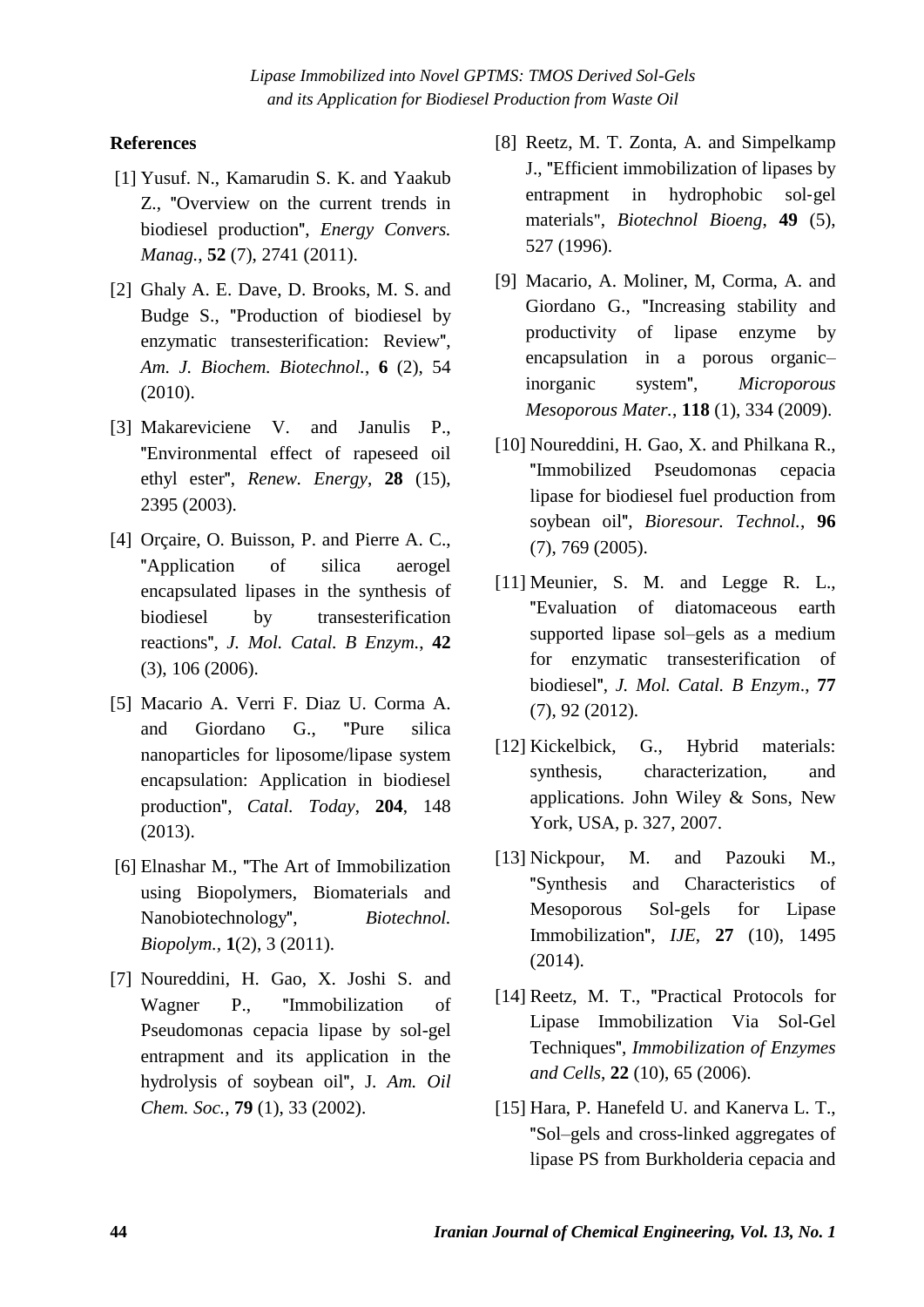their application in dry organic solvents", J*. Mol. Catal. B Enzym.*, **50** (2–4), 80 (2008).

- [16] Kwon, D. and Rhee J., "A simple and rapid colorimetric method for determination of free fatty acids for lipase assay", *J. Am. Oil Chem. Soc.,* **63** (1), 89 (1986).
- [17] Guglielmi, M. Kickelbick G. and Martucci A., Sol-Gel Nanocomposites. Springer, Berlin, Germany, p. 5, 2014.
- [18] Kasten, L. S. Balbyshev, V. N. and Donley M. S., "Surface analytical study of self-assembled nanophase particle (SNAP) surface treatments", *Prog. Org. coatings*, **47** (3), 214 (2003).
- [19] Shi, H. W. Liu, F. C. and Han E. H., "Characterization of self-assembled nano-phase silane-based particle coating", *Trans. Nonferrous Met. Soc*., **20** (10), 1928 (2010).
- [20] Balbyshev, V. N. Anderson, K. L. Sinsawat, A. Farmer, B. L. and Donley M. S., "Modeling of nano-sized macromolecules in silane-based selfassembled nano-phase particle coatings", *Prog. Org. coatings*, **47** (3), 337 (2003).
- [21] Reetz, M. T. Tielmann, P. Wiesenhöfer W. Könen W. and Zonta A., "Second Generation Sol-Gel Encapsulated Lipases: Robust Heterogeneous Biocatalysts", *Adv. Synth. Catal*., **345** (6), 717 (2003).
- [22] Preda, G. Vlad-Oros, B. and Bizerea O., Sol-Gel Technology in Enzymatic Electrochemical Biosensors for Clinical Analysis. INTECH Open Access Publisher, p. 381, 2011.
- [23] Persson, M. Mladenoska, I. Wehtje, E. and Adlercreutz P., "Preparation of lipases for use in organic solvents", *Enzyme Microb. Technol.,* **31** (6), 833 (2002).
- [24] Noureddini, H. and Gao X., "Characterization of sol-gel immobilized lipases", *J. Sol-Gel Sci. Technol.,* **41** (1), 31 (2007).
- [25] Koskinen, A. and Klibanov A., Enzymatic reactions in organic media. Springer, Berlin, Germany, p. 21, 1996.
- [26] Atadashi, M. Aroua, M. Abdul Aziz, R. Sulaiman, M. and Aziz, A., "The effects of water on biodiesel production and refining technologies: A review", *Renew. Sustain. Energy Rev.*, **16** (5), 3456 (2012).
- [27] Liu, C. Huang, C. Wang, Y. Lee, D. and Chang J., "Biodiesel production by enzymatic transesterification catalyzed by Burkholderia lipase immobilized on hydrophobic magnetic particles", *Appl. Energy*, **100** (0). 41 (2012).
- [28] Ban, K. Kaieda, M. Matsumoto, T. Kondo, A. and Fukuda H., "Whole cell biocatalyst for biodiesel fuel production utilizing Rhizopus oryzae cells immobilized within biomass support particles", *Biochem. Eng. J*., **8** (1), 39 (2001).
- [29] Hsu, A. Jones, K. C. Foglia, T. A. and Marmer W. N., "Optimization of alkyl ester production from grease using a phyllosilicate sol-gel immobilized lipase", *Biotechnol. Lett.*, **25** (20), 1713 (2003).